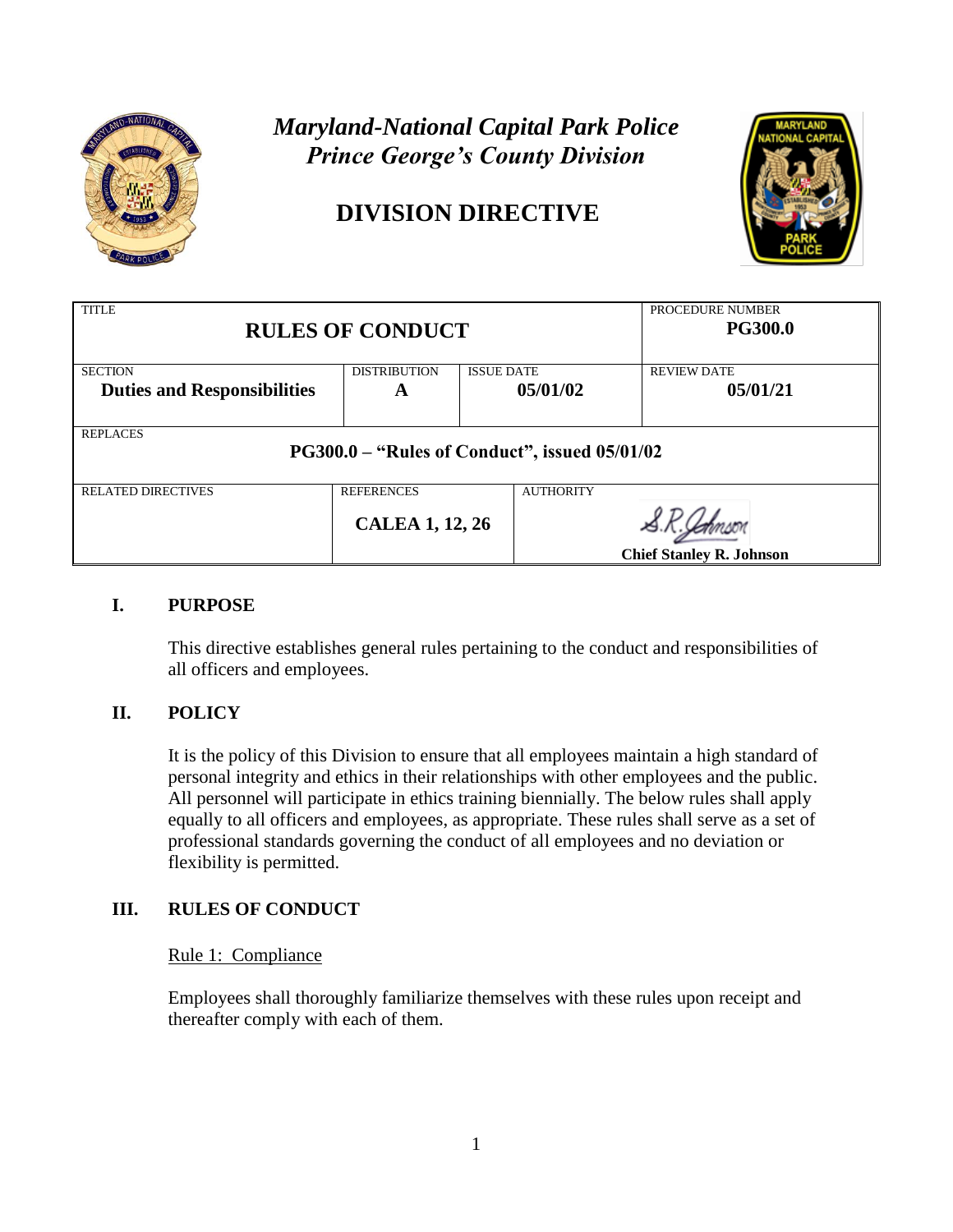#### Rule 2: Conformance to laws

- A. Employees shall obey all; laws of the United States and the State of Maryland, Prince George's County ordinances, Division Directives and Commission rules and regulations.
- B. Employees are required to notify the Park Police Division Chief in writing, via their chain of command, of their arrest or suspension, revocation or cancellation their driver's license. Notification will be made prior to their next tour of duty and within twenty-four hours of their arrest, receipt of criminal citation, citation in lieu of arrest, or receipt of any criminal charges.

## Rule 3: Compliance with orders

- A. Employees shall promptly obey all orders emanating from a superior. This includes any order relayed from a superior by an employee of equal or lesser rank. Should such an order conflict with any Directive or previous order, the subordinate will respectfully call attention to the conflict. If the superior issuing such a conflicting order does not alter or retract it, the order shall then stand and the subordinate shall not be held responsible for disobedience of any previously issued order.
- B. All employees shall follow their chain of command whenever conducting any Intra-Division business.

## Rule 4: Decorum

Employees shall at all times maintain decorum and presence of command and conduct themselves in a professional manner. They shall be of even temper and exercise patience and discretion. They shall not use harsh, profane or insolent language towards another person nor act in any other way so as to bring discredit upon the Commission or the Police Division.

## Rule 5: Enforcing Law and Ordinances

- A. It shall be the responsibility of each officer to be familiar with the laws of the State of Maryland, Prince George's County ordinances and Commission regulations. Every officer shall enforce these laws, regulations, etc. in a fair and impartial manner.
- B. No officer, without justifiable and excusable cause, shall assault, resist, oppose, impede, intimidate, or interfere with any other officer of this Division or any other law enforcement officers while engaged in or as a result of the performances of official duty.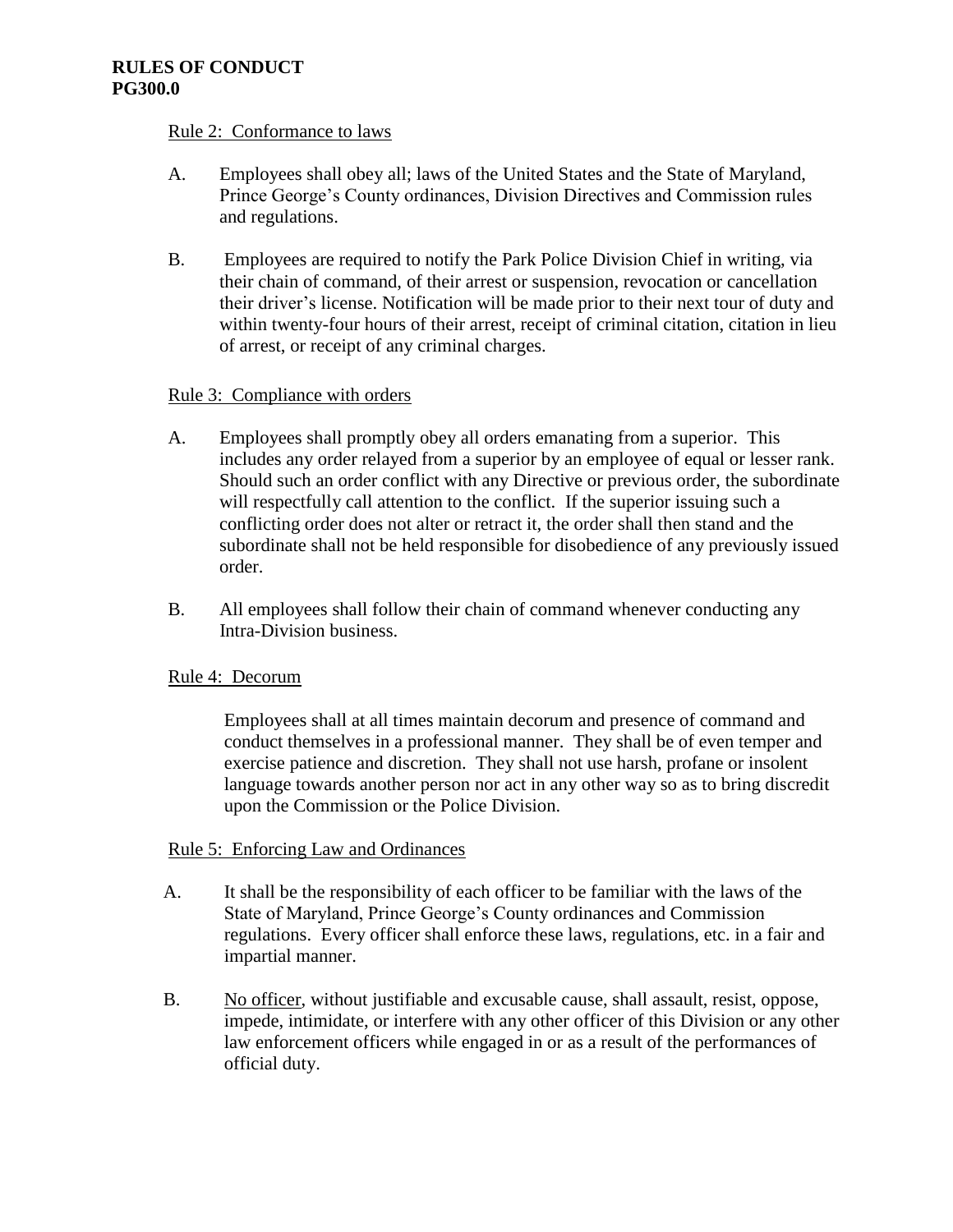- C. An officer shall not interfere with a court case of another officers(s). This does not preclude action by the Division's management of a supervisor if the action by the officer is improper or is not in the best interests of the Division.
- D. Employees shall take every reasonable precaution to guard against the false arrest of any person.

## Rule 6: Unbecoming Conduct

- A. Conduct unbecoming an officer or employee shall include any criminal, dishonest, prejudicial or disgraceful act.
- B. Employees shall show respect to all other employees and other persons with which they deal. When addressing supervisory officers in public, employees shall maintain a respective attitude and use proper titles. Such courtesy shall also be afforded to supervisory officers from any other law enforcement agency.
- C. No employee shall knowingly associate with any persons engaged in unlawful activities, except while on official business.

# Rule 7: Dangerous Substances

- A. While on duty, or in an on duty capacity, employees shall not purchase or consume any alcoholic beverages.
- B. No Employee shall consume any alcoholic beverage within four hours of the time they are scheduled to report for duty.
- C. No employee shall report for duty under the influence of alcohol, to any degree.
- D. No employee shall, at any time, illegally consume or possess any controlled dangerous substance, including marijuana.
- E. No employee shall store or maintain any alcohol or controlled dangerous substance in any Commission vehicle or facility except in conjunction with official duties, except where explicitly provided for by contract or Directive.

## Rule 8: Obstruction of Justice

- A. Employees shall not make any compromise or arrangement between suspected violators and alleged victims, nor communicate any information, which may enable persons guilty of criminal acts to escape arrest or punishment.
- B. Employees shall not dispose of, secrete, or destroy any money or other valuables, which are the proceeds or the evidence of a crime.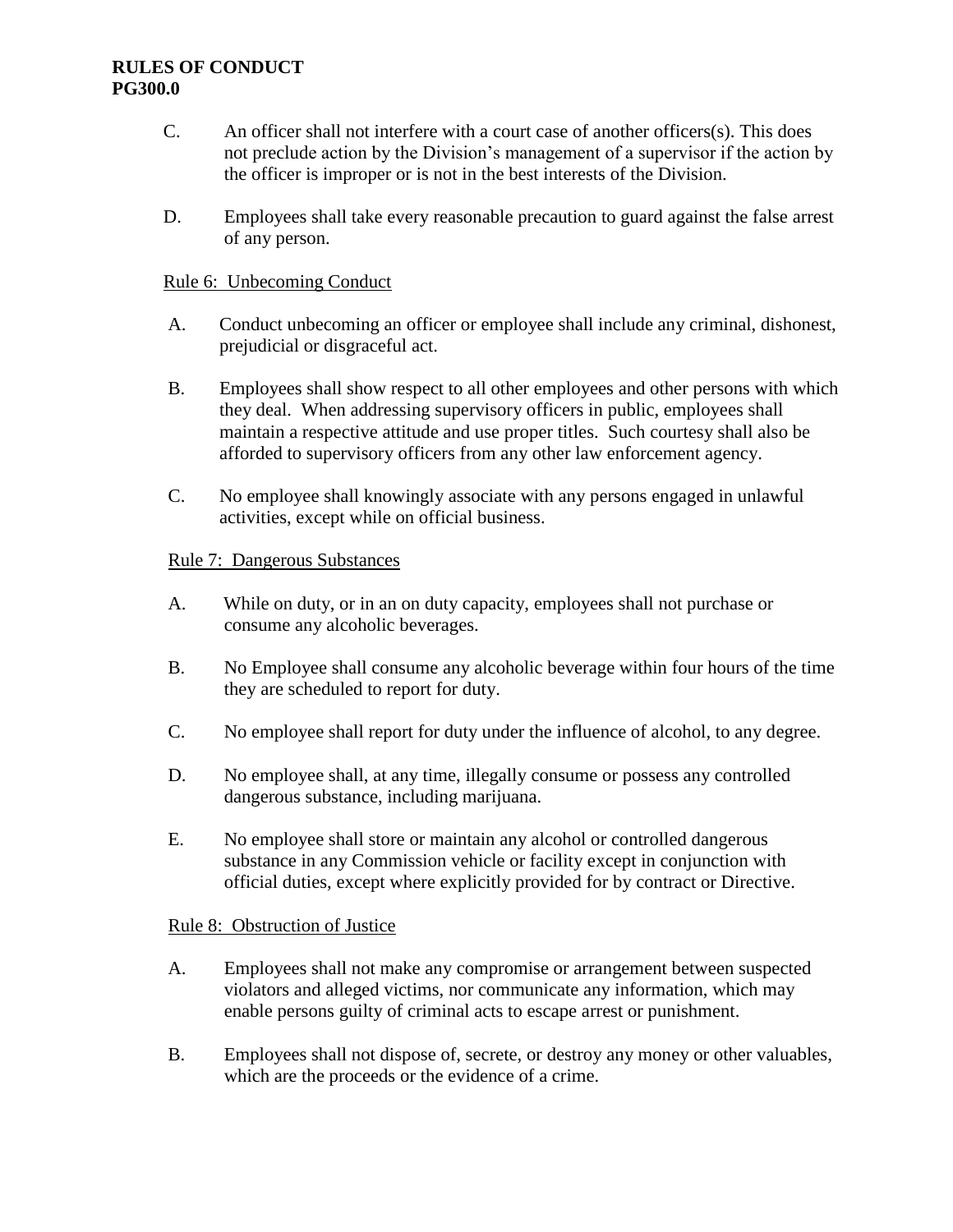- C. Employees shall not remove or destroy any official police record unless authorized to do so by competent authority.
- D. No employee shall accept any bribe or gratuity in conjunction with any official act or duty.

## Rule 9: Public Activities

No employee shall attend any meeting or make any speeches or other public statements, in any manner, as a representative of the Division without the permission of the Park Police Division Chief or Assistant Division Chief.

#### Rule 10: Use of Force

Officers shall use only that degree of force, which is reasonable and necessary to overcome actual resistance, effect an arrest or to defend themselves or others from bodily harm.

#### Rule 11: Confidentiality of Communications

Employees shall treat all communications and official business transactions as confidential.

## Rule 12: Integrity of the Reporting System

- A. No employee shall make, or cause to be made, any omission, false, inaccurate, or improper entries in any official record, form or report, nor shall they under any circumstances make any false official statement or intentional misrepresentation of fact.
- B. Employees are prohibited from making or causing to be made, duplications of official records, reports or correspondence for other than official criminal justice agency use.

## Rule 13: Furnishing Name and I.D. Number

Employees shall, while on duty or acting in any official capacity, provide their full name and identification to any person upon request.

#### Rule 14: Carrying Credentials

All officers are required to carry their Division credentials and badge on their person while on duty and off duty when armed.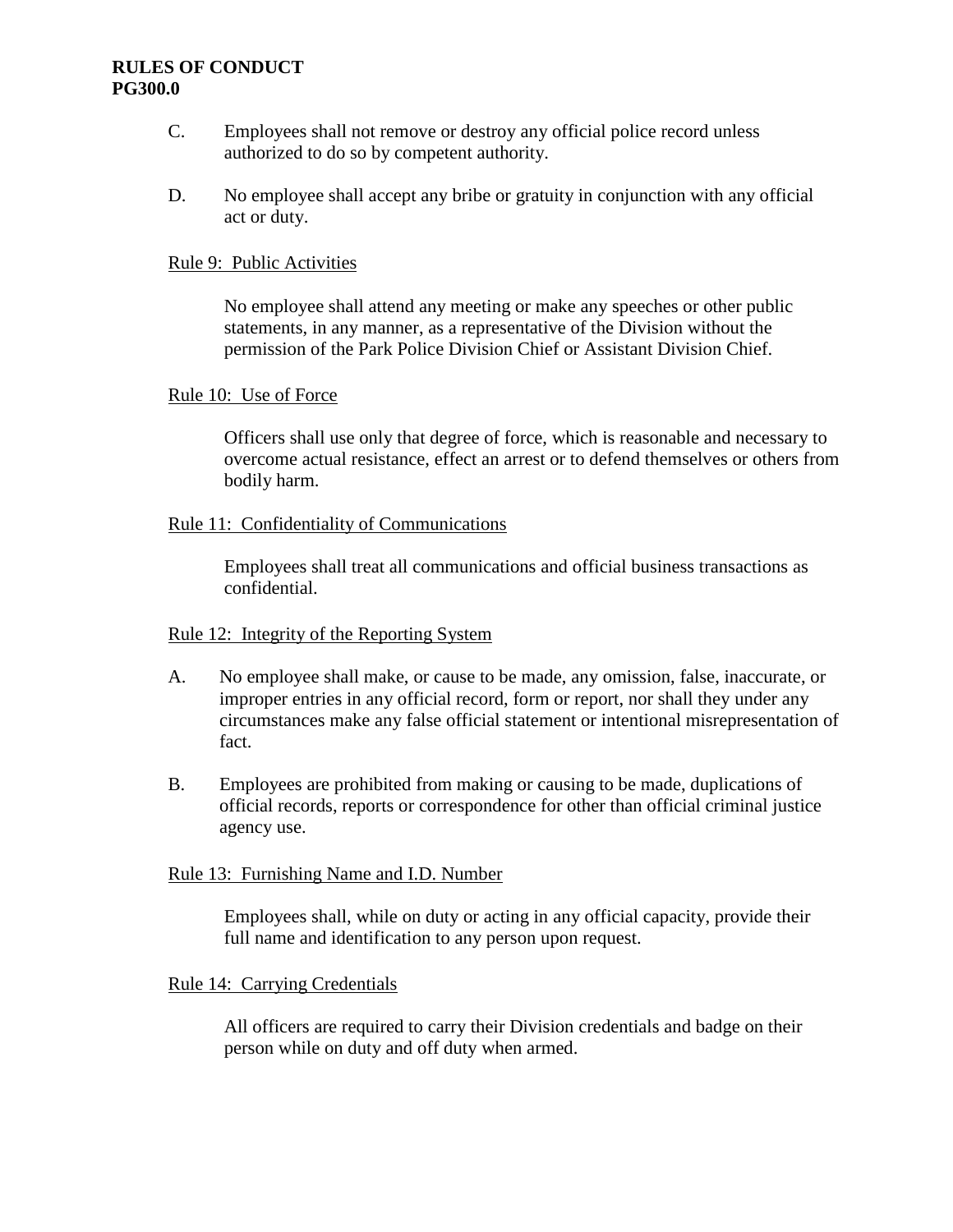## Rule 15: Use of Commission Property

- A. Employees shall care for and maintain in proper working order, all equipment or other Commission-owned property, issued to them or in their care or control.
- B. Employees shall report immediately to their supervisor any damage to, or loss of, Commission property in their care, custody or control.
- C. Equipment and supplies shall not be appropriated for private use.

# Rule 16: Mutual Protection

Officers shall render aid to any officer or employee from any law enforcement agency who, when carrying out their official duties, requests assistance.

# Rule 17: Punctuality

Employees shall be punctual in reporting for duty at the time and place designated.

## Rule 18: Attentiveness to Duty

- A. Employees shall recognize the limitation of their authority and at no time use the power of their office for their own personal advantage.
- B. Employees shall devote their full time and attention to official duties. Officers shall diligently patrol, inspect and otherwise direct their attention to Park Police business within their assigned area, throughout their tour of duty.

## Rule 19: Address and Telephone Information

- A. All employees shall maintain a telephone at their residence.
- B. All employees shall report any change in their telephone number or place of residence to communications personnel within twenty-four (24) hours after making such change and as soon as practical to the Park Police Division Chief's Administrative Assistant.
- C. Employees answering a Division telephone shall respond by first giving their rank or title and last name.

## Rule 20: Solicitation

Employees shall not solicit any person to communicate praise, thanks or commendations for services rendered.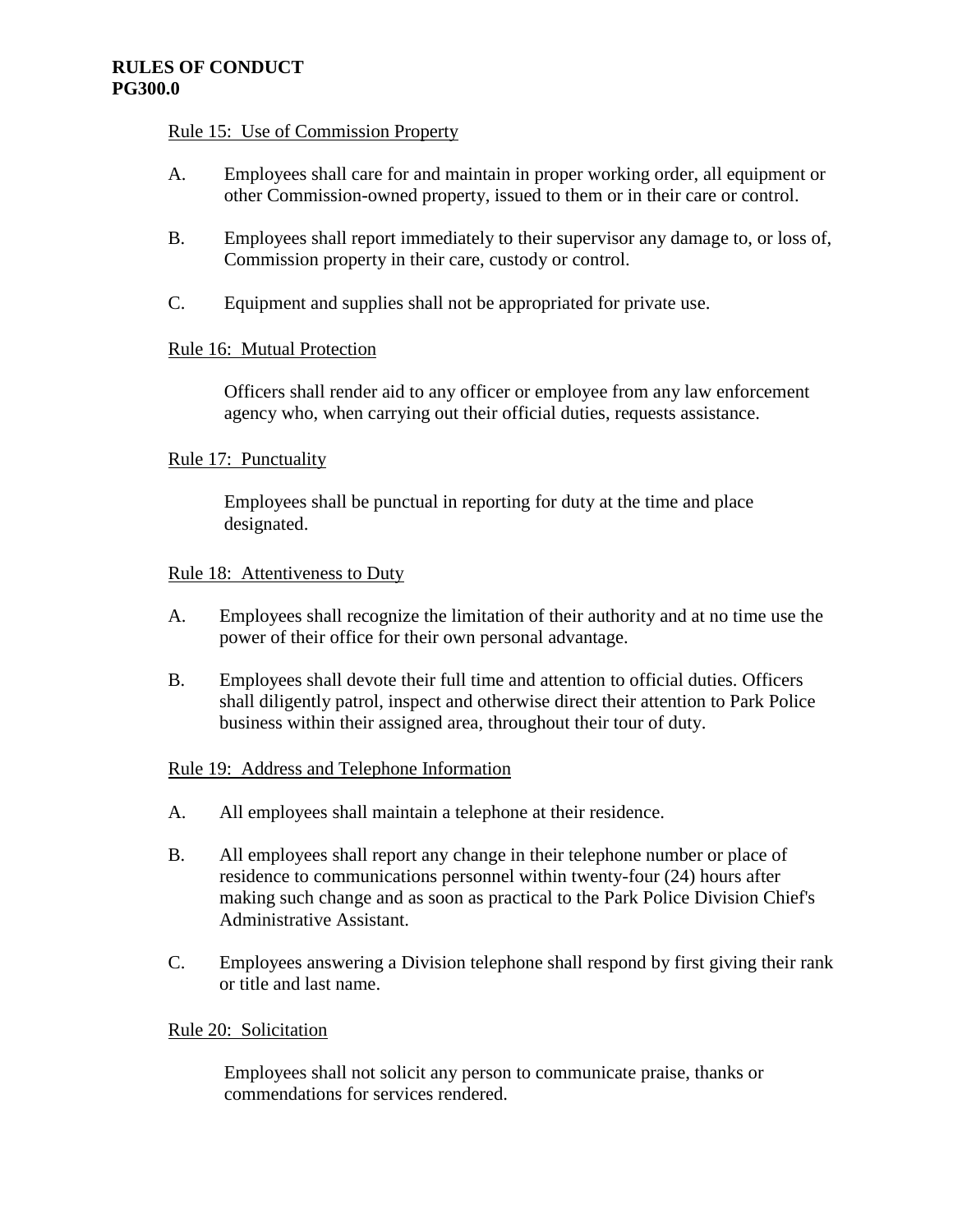#### Rule 21: Feigning – Causing Illness

- A. Employees shall not feign, simulate or intentionally cause illness or disability to evade the performance of duty.
- B. Employees shall not cause themselves to be ill, injured or unable to work due to carelessness, improper conduct or excessive indulgence in any harmful substance.

## Rule 22: Civil Actions

Employees prior to initiating any civil litigation for damage as a result of an incident occurring in the course of their employment shall notify the Park Police Division Chief in writing of such intended litigation.

## Rule 23: Referrals for Services

Employees are prohibited from recommending attorneys or bail bond persons to any prisoners, suspects or their representatives while on duty.

## Rule 24: Rumors

Employees shall not disseminate false or malicious information about the Commission, Park Police Division, any employees or any officers.

## Rule 25: Correspondence

No employee shall send any official correspondence outside the Division unless approved by the Park Police Division Chief, an Area Operations Assistant Chief and/or their designee's. No employee shall use any official Commission stationery for other than official business.

## Rule 26: Endorsements

No employee shall permit their name or photograph to be used to endorse any product or service, if it alludes to their position or employment by the Commission, without the permission of the Park Police Division Chief.

## Rule 27: Duty to Inform

Employees shall inform the department, through their chain of command, any knowledge of other employees in violation of the Rules of Conduct.